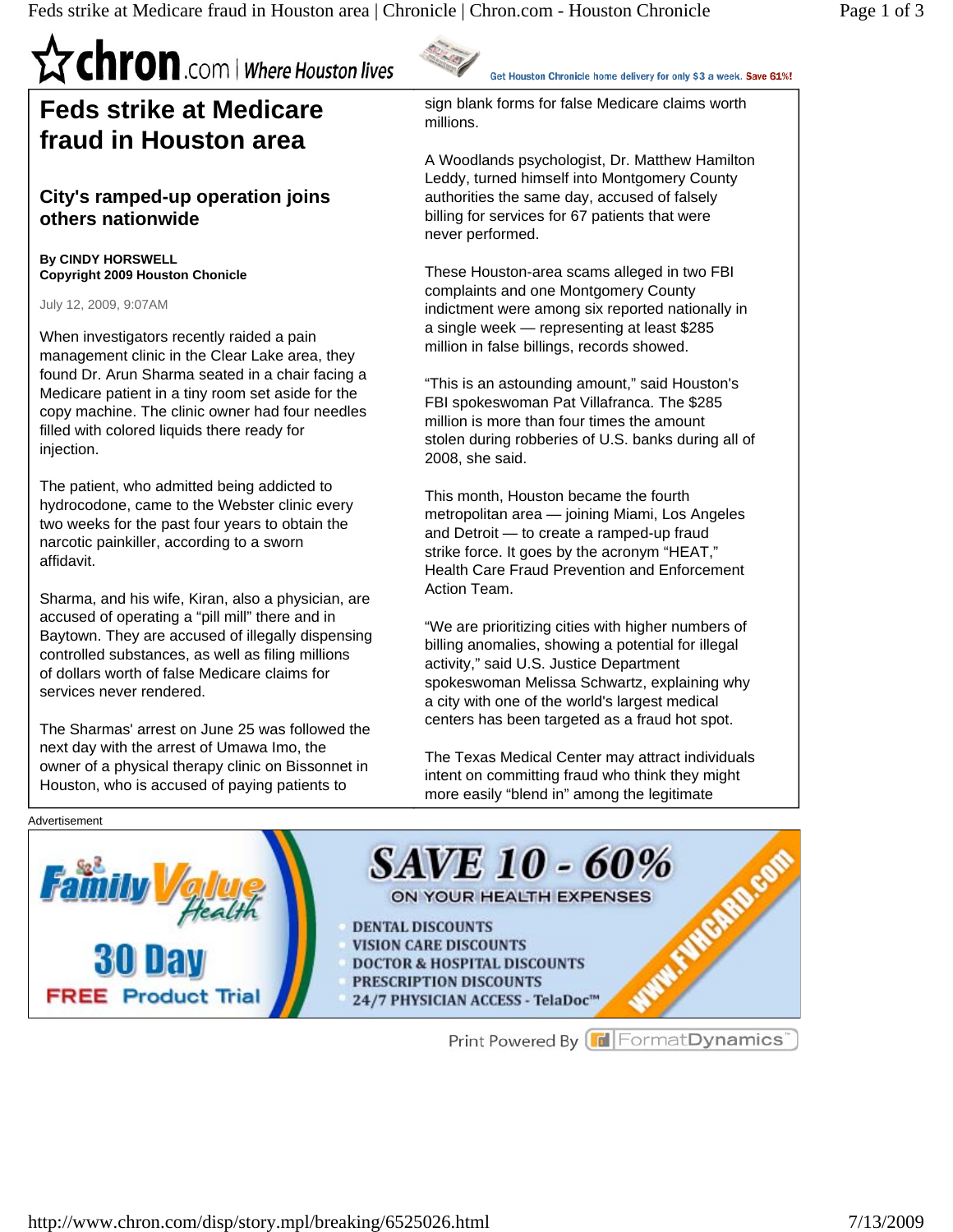# **Chron**.com | Where Houston lives

practices, FBI officials said.

#### **Striking with speed**

Using cutting-edge technology, the strike force can identify Medicare irregularities at unprecedented speeds, completing in days what used to take months. The strike force harnesses resources from the Justice Department, U.S. Health and Human Services and law enforcement.

"There are ongoing investigations in Houston that I can't talk about. But we expect more arrests to occur," Schwartz said.

In 2007, the first HEAT task force was formed in Miami after computers detected an abnormally large number of claims for medical equipment such as scooters. A year later, after stricter regulation, the Miami area saw a dramatic 50 percent drop in equipment claims, which resulted in a \$334 million cut in Medicare costs.

Most recently, the Miami strike force targeted "home health care services" after a computer analysis showed one of every 15 Medicare dollars for home care nationwide was being spent in this one area. Ten home health firms there have had their licenses yanked because of \$100 million in suspicious billings.

President-elect of the Harris County Medical Society, Dr. William Gilmer, said recent reports of fraud, especially in the Houston area, make him furious.

"There's not enough money in the Medicare and

Get Houston Chronicle home delivery for only \$3 a week. Save 61%!

Medicaid system to pay for what patients need now," said Gilmer, a neurologist. "A few unscrupulous people can hurt everyone from the innocent patients to the doctors trying to treat them."

He would like to see the Texas Medical Board empowered and better funded to fight such abuses.

While politicians argue over health care reform, U.S. Sen. John Cornyn, R-Texas, said the estimated \$60 billion loss in Medicare fraud each year must be addressed first. He said these losses could speed the collapse of the Medicare fund, which is projected to be insolvent in eight years. He has introduced a bill that calls for a "real-time surveillance program" to monitor claims.

#### **The 'blessing' defense**

Meanwhile, the Sharmas are free on a \$1 million bond each. But because of a temporary restraining order, their clinics remained shuttered.

Their attorney, Chris Flood of Houston, said the government cannot prove the allegations. "The Sharmas see a large number of Medicare and Medicaid patients in chronic pain because a lot of other doctors won't accept these patients," he said. "You can say these patients are addicted to these drugs, or you could say the drugs are a blessing to those in pain."

But FBI agent Kacey Gabriel painted a different



Print Powered By FormatDynamics